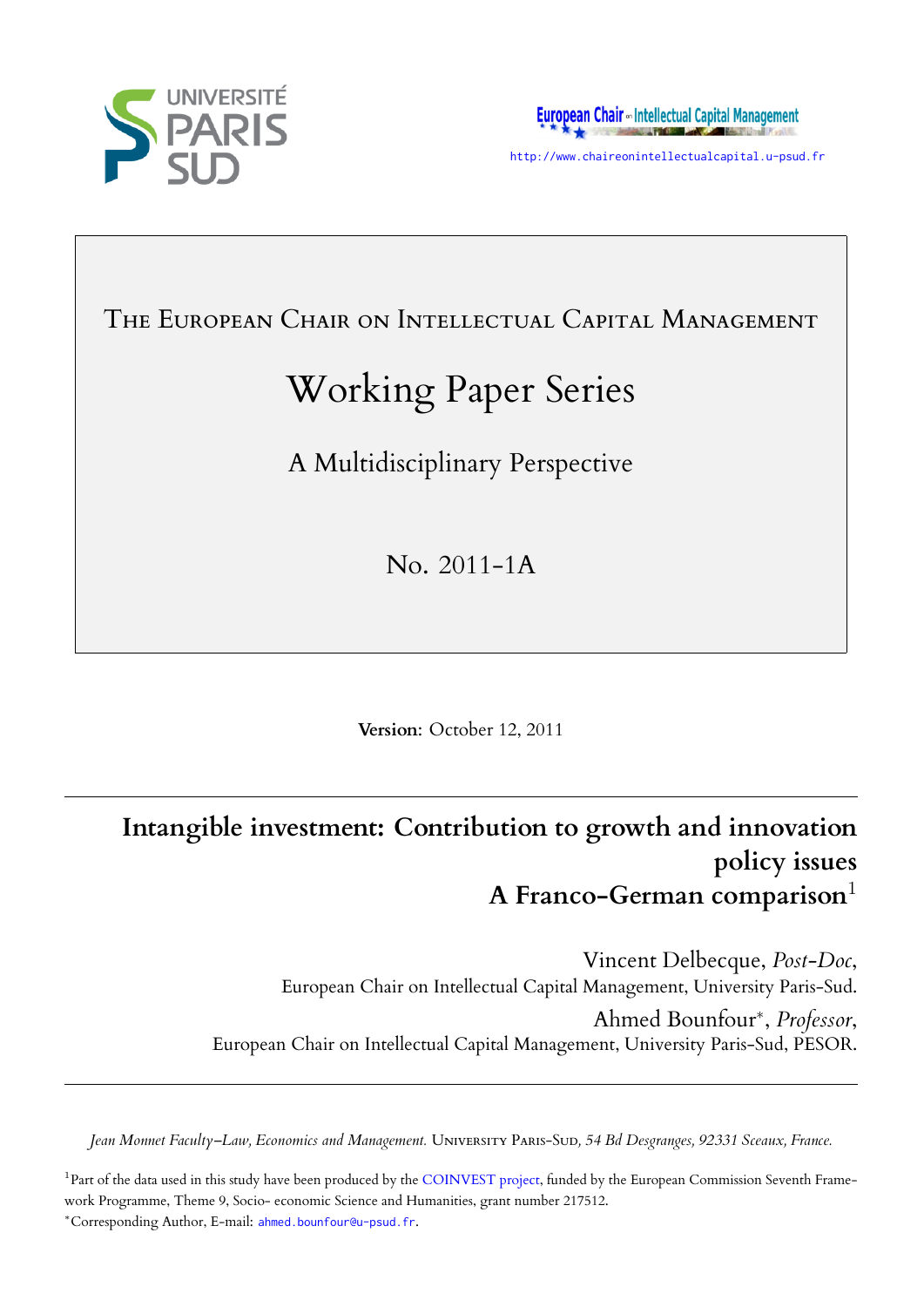## **1 Introduction**

In the late 1960's first attempts to measure innovation in a national accounting framework have emerged. The 1968 System of National Accounts (United Nations (1968)) pointed out the possibility to include Research and Development in the GFCF account. Besides, human capital, education and health were also discussed as potential investment. However, conceptual issues and measurement problems were difficult to overcome in a national accounting framework. Software was the first intangible item to be included in the national accounts as investment in the 1993 version of SNA (United Nations  $(1993)$ .

The study and the measurement of intellectual capital and intangible investment has been considered from an analytical perspective by statistical offices in Europe in the 1980s and mid 1990s (Statistic Finland, 1987; IN-SEE, 1995; CBS, 1995) as well as from a more dynamic managerial perspective of innovation systems (Bounfour, 2003a, 2003b; Ståhle and Bounfour, 2008). It has been embodied in a formalised framework in the early 2000's with the work of Nakamura (2001) and Corrado, Hulten and Sichel (2005). Referring to them, the National Accounts do not value properly GDP, growth and productivity since a number of intangible assets are not accounted for as investment. Indeed, items such as R&D, training or advertising, amongst other, that are treated as intermediate consumption should be considered as investment since their effect in the production process is durable over time. The work from Corrado et al. (2005) estimates potential intangible investment in the US as much as 1 220 billion dollars annually between 1998 and 2000. Same type of measurement have been applied to other countries in recent years (Giorgio-Marano, Haskel & Wallis (2009), Fukao, Hamagata, Miyagawa & Tonogi (2007), Rooijen-Horsten, Bergen & Tanriseven (2008), Delbecque & Nayman (2010)). Intangible investment could amount between 15% and 23% of GDP in western European countries in 2006. This sizeable amount of unaccounted-for assets has been analysed in a Source Of Growth model in order to determine the effect of these "new" investment on productivity. Depending on the country, intangible investment could explain a large part of Total Factor Productivity.

However, most of these studies suffers two issues. First, the evaluation framework proposed by Corrado et al. (2005) lacks foundations in terms of both intangible assets definitions and measurement methods. Second, all studies focusing on the effect of including new intangible assets in the national accounts have only focused on the "direct" accounting effect of these assets.

In this study, the varieties of intangible assets are de-

rived from Corrado et al. (2005) with several improvements implemented in Delbecque and Nayman (2010) and Delbecque (2011) in many aspects. First, definitions have been refined in order to focus on more precise intangible items. Second, the measure of intangible investment includes both the market and the non-market sector. Third, time series are updated to 2010 when possible. Finally, while previous studies use aggregate price indexes in order to deflate intangible investment, we calculate of real investment using appropriate disaggregated service price indexes.

Our contribution is threefold. First, based on intangible data for France, Germany, the UK, Sweden, Japan and the US, we assess the effect of intangible capital at the aggregate level but also in terms of asset combinations in order to identify asset complementarity. Second, whereas most empirical studies on intangible investment have assessed the "direct" accounting effect of including these investments in the GFCF account through growth accounting, we focus on the "indirect" effect of three production factors, namely, labour, tangible capital and intangible capital on output through the estimation of macro- production functions. Third, we specifically document intangible investment structure in France and Germany and within-country heterogeneity by focusing on the French industry structure and investment.

The paper is organised as follows. Section 1 sets the stage for the analytical work presenting factual data on intangible investment structures and trends in France and Germany. Section 2 formalises our theoretical framework. Section 3 briefly present the data. Empirical results are presented in Section 4. Section 5 extensively documents industry heterogeneity before concluding.

## **2 Facts and figures**

France and Germany are at the centre of European Union creation and evolution, and have largely participated the orientation given to European economic development. Facing increasing competition from costcompetitive countries and the relocation of European industries in developing and transition economies, the Lisbon agenda has put the emphasise on the development of the so called "knowledge economy", innovation and higher-level education. However, innovation policies are multidimensional and optimal investments are difficult to establish as several questions arise when resource allocation is under heavy budget constraints. How should different production factors interact? Which type of innovation should be promoted? We will illustrate these questions with facts and figures.

Figure 1 shows tangible and intangible investment intensity relative to labour. Although France's intangible investment has been increasing faster than in Germany,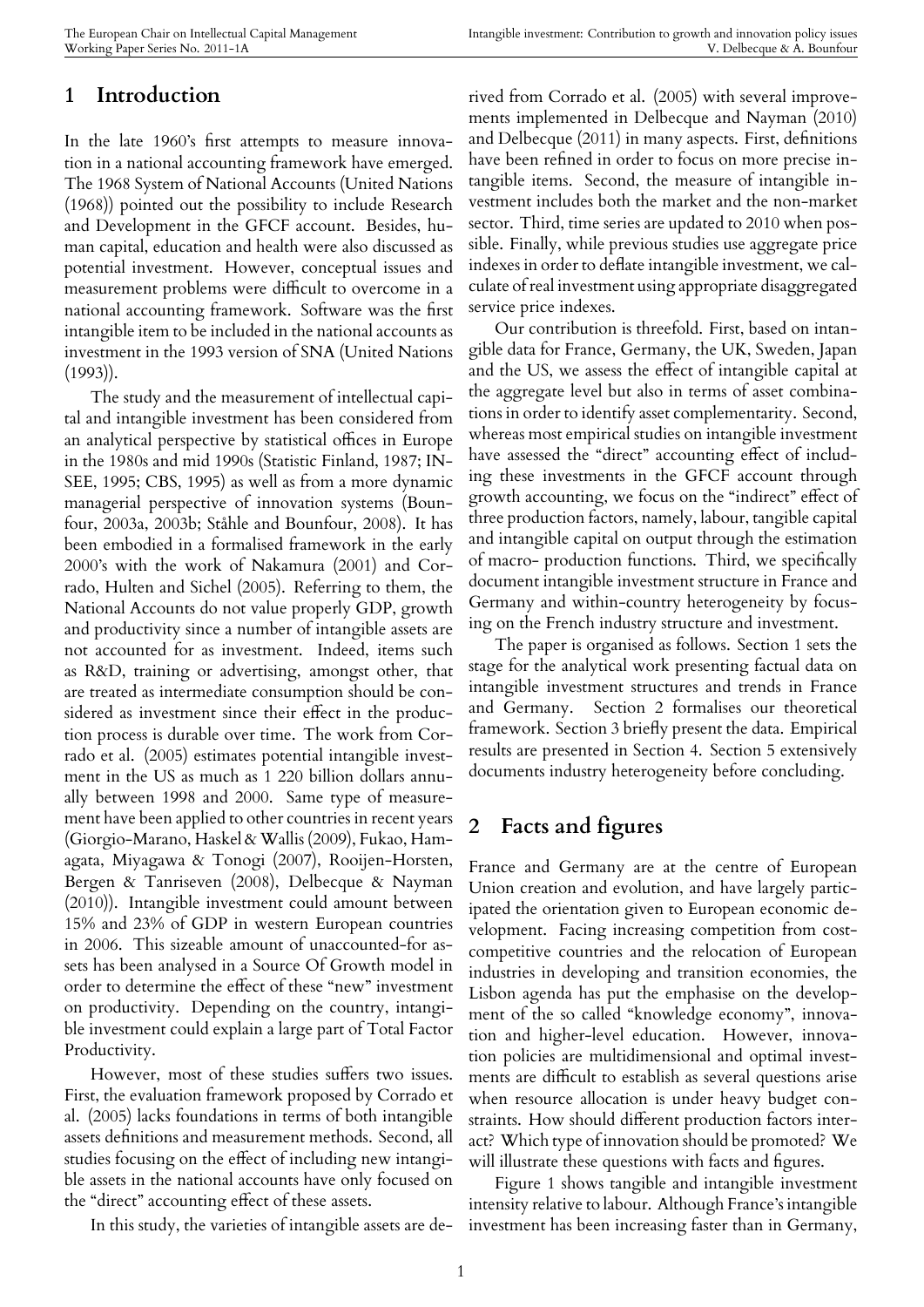#### Figure 1: Tangible and intangible intensity



France

 $\blacksquare$  Tangible to labour input  $\blacksquare$  Intangible to labour input

2000 2010  $\theta$ 0,2 0,4 0,6 Germany

 $\blacksquare$  Tangible to labour input  $\blacksquare$  Intangible to labour input

Source: Eurostat, Coinvest and authors' calculations.

Another set of questions relates to the type of innovations to be promoted. Amongst the list of intangible assets proposed by Corrado et al. (2005), are there any particular asset that is performance-driver? Again, we illustrate the variety of asset structure by comparing France and Germany (Figure 2).

Looking at the dynamics of innovation in France and Germany between 1995 and 2010 gives a first insight on differences that exist amongst main EU partners. The two countries show different, even opposite intangible investment structures and trends. Investment in software and database amounts to 20% of total intangible investment on an upward trend in France while it is valued 10% and stable in Germany. Conversely, investment in R&D is sharply decreasing in France, but increasing in Germany up to 28% of total intangible investment. Other items such as training or architecture and engineering design also exhibit different patterns. This clearly shows that investment strategies differ across countries. An evaluation of the performance of each asset could be highly informative in terms of innovation di-is the tangible capital, and *I* the intangible capital.

rections. This strictly descriptive analysis shows that innovation strategies are heterogeneous, even when comparing look-alike economies such as France and Germany. We now relate these strategies to performance and economic growth by focusing on the contribution of intangible assets on value-added.

## **3 Economic model**

We aim at measuring the contribution of new intangible assets on production. Beside traditional tangible capital and labour input we include new intangible capital as a production factor. The CHS framework is based on the national accounting point of view within which growth and productivity do not fully account for intangible inputs as assets. Consequently their approach concentrates on the accounting evaluation and measurement of the potential effect of including new assets in the calculation of GDP and productivity. This "direct" accounting effect of including or excluding new intangible investment in the GFCF account as been analysed for several countries (Corrado et al. (2005), Fukao et al. (2007), Giorgio-Marrano et al. (2009), Delbecque, Le Laidier, Mairesse, Nayman (2011)). Although we stick to the general framework proposed by CHS in terms of intangible items and a cost-based evaluation of these items, we focus on the "indirect" effect of intangible capital on value added. To that aim we estimate a macro production function using three inputs, namely, labour, tangible capital and intangible capital:

$$
Y = F(K, L, I) \tag{1}
$$

where *Y* is the value-added, *L* is the labour input, *K*

the importance of innovation compared to tangible investment and labour has been decreasing between 2000 and 2010. The sharp rise in tangible investment during the same period shows that innovation in France is of second order within industrial strategy. Meanwhile, Germany's share of innovation within the whole production process has been increasing relative to labour and tangible investment. The first challenge for innovation policies thus concerns the mix between different production factors. These facts also show that innovation policies must be implemented accordingly to a global industrial and labour policy in order to optimise factors combinations.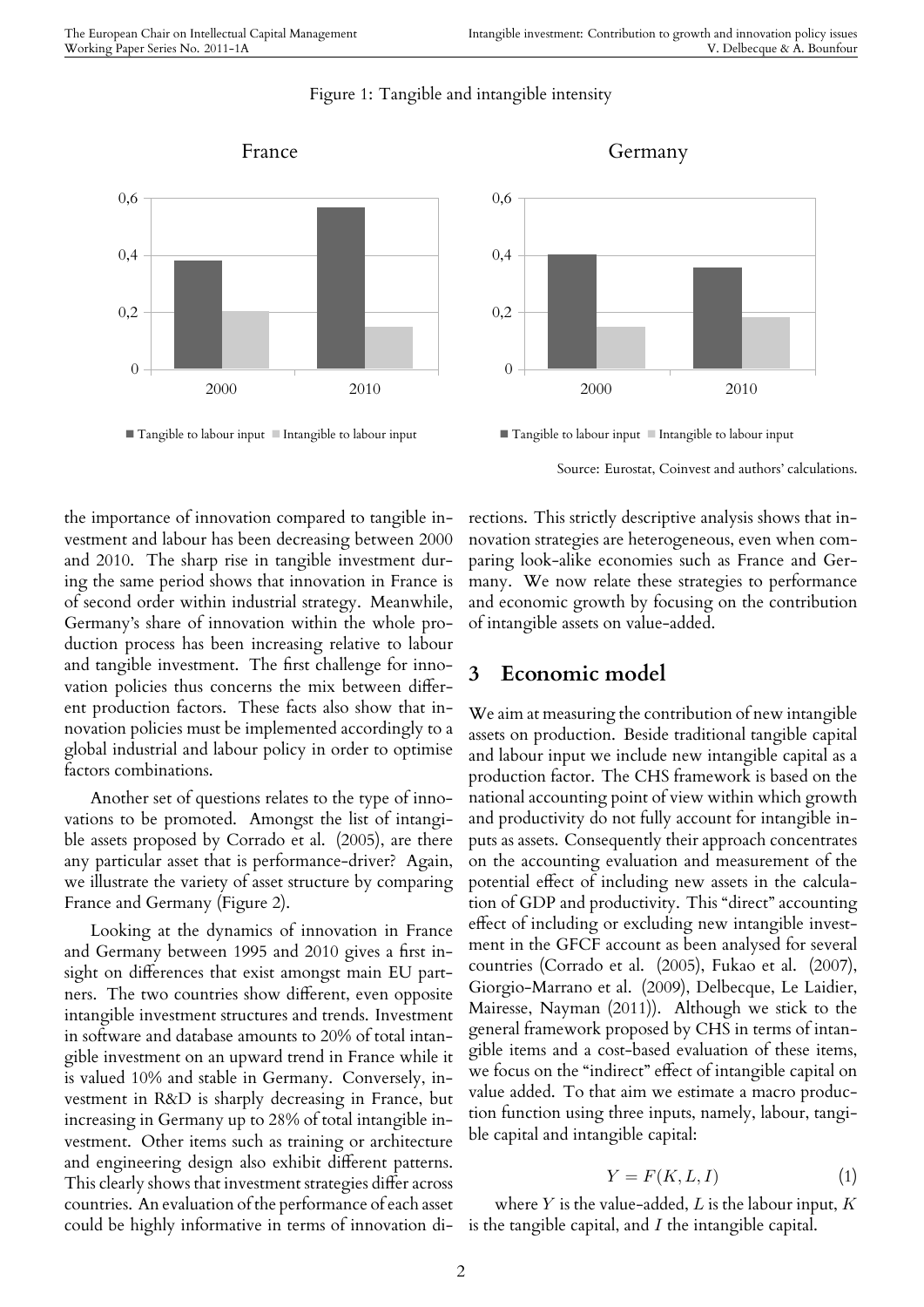

Source: Coinvest and authors' calculations.

We use a Cobb-Douglas production function including intangible capital as a third input:

$$
Y = A L^{\alpha} K^{\beta} I^{\gamma} \tag{2}
$$

Using the log-linear form of the production function:

$$
logY = logA + \alpha logL + \beta logK + \gamma logI
$$
 (3)

where  $\alpha$ ,  $\beta$  and  $\gamma$  are parameters to be estimated. These estimations require the real values of value added, labour input, tangible and intangible capital stocks as prerequisite. Whereas value added, labour and tangible capital inputs values are provided by statistic offices, real intangible capital has to be calculated based on intangible investment estimations.

We calculate real intangible investment as the deflated value of current intangible investment using disaggregated service price indexes<sup>1</sup>.

$$
i_n = i_n^c \frac{1}{p_n} \tag{4}
$$

with  $n$  denoting each intan[gib](#page-3-0)le item,  $i_n^c$  the current value of intangible investment of item *n* and *p<sup>n</sup>* the price index for item *n*.

Finally, we calculate the stock of each intangible asset using the perpetual inventory method as follows:

$$
I_{n,t} = i_{n,t} + I_{n,t-1}(1 - \delta_n)
$$
 (5)

where  $\delta_n$  is the annual depreciation rate of the stock item *n*.

#### **4 Data**

In order to evaluate the contribution of labour, tangible capital and intangible capital, we use different data sources to calculate real values of each input for six countries, namely, France, Germany, Sweden, the UK, Japan and the US.

#### **4.1 Intangible investment**

Intangible data used in this work are derived from the methodology proposed by CHS. Data for France are taken from Delbecque and Nayman (2010). They are originally collected for the 1980-2010 period and for both the market and the non-market sector.

<span id="page-3-0"></span><sup>&</sup>lt;sup>1</sup>Most studies use the aggregate GDP price index in order to deflate intangible. However, service price have been increasing faster than the rest of the economy since the mid 1990's.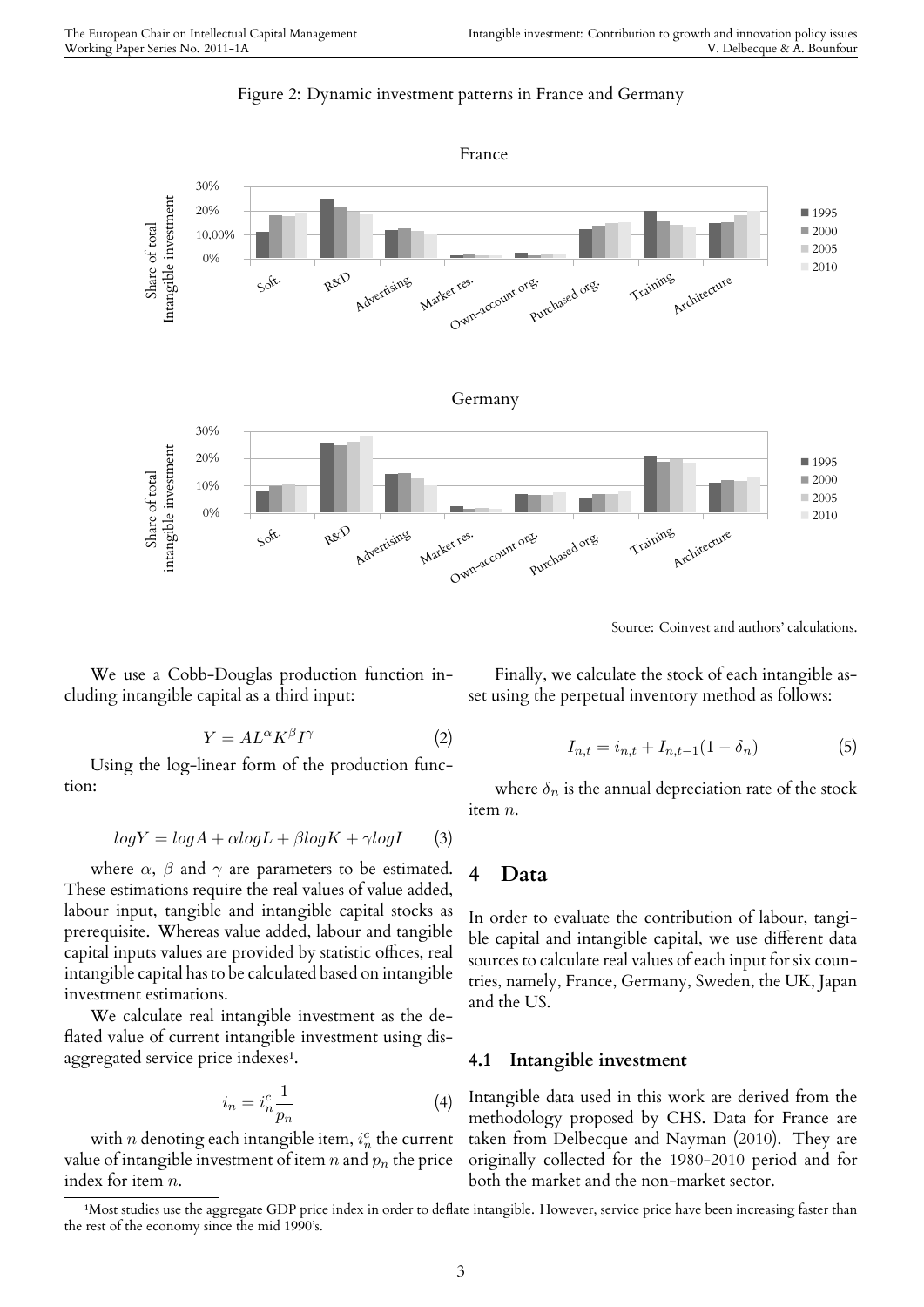Intangible investment data for Germany, UK and Sweden are taken from COINVEST². They are originally collected for the market sector only. In order to retrieve data for the whole economy, we estimate the non-market sector intangible invest[m](#page-4-0)ent based on the share of the non-market sector in related products' total consumption (these shares are derived from the use tables provided by EUROSTAT). As an example, non-market sector accounted for 11,6% of total R&D consumption in 2005 in the UK. We then assume the same share for the non-market R&D investment. Same methodology applies to other EU countries and all items.

In order to retrieve recent data up to 2010 we assume that the growth rate of each item corresponds to the growth rate of the corresponding product output. We apply these annual growth rates to the latest data available.

> Table 1: Descriptive statistics (million current Euros in 2005)

|                                           | Mean  | Max    | Min  | Std   |
|-------------------------------------------|-------|--------|------|-------|
| Software<br>and<br>database               | 47021 | 125553 | 6093 | 48263 |
| R&D                                       | 61142 | 161674 | 6795 | 61909 |
| Artistic originals                        | 11747 | 44117  | 28   | 16765 |
| Architecture<br>and engineering<br>design | 49856 | 144026 | 3484 | 52965 |
| Financial inno-<br>vation                 | 2543  | 6586   | 274  | 2748  |
| Advertising and<br>market research        | 35915 | 111557 | 2706 | 39404 |
| Training                                  | 50336 | 180954 | 3316 | 65624 |
| Organisation<br>capital                   | 40218 | 113965 | 4087 | 38904 |

Source: Coinvest and authors' calculations.

Data for US are derived from Corrado et al. (2005). These data are originally estimated on a five-year average basis up to 2006 for the market sector only. We calculate data on an annual basis using related sectors growth obtained from the input/output tables from the BEA. US data are retrieved for the 1980-2009 period. Non-market sector estimations for the US are based on the Input/Output tables from the BEA.

Data for Japan are provided by Fukao et al. (2009). They are originally estimated for the whole economy, including non-market sector. We extend the data coverage up to 2009 applying annual growth of relatedproduct to each item.

Table 1 displays descriptive statistics for these data.

#### **4.2 Intangible capital**

While most studies use aggregate value-added prices as deflators for intangible investment, we use specific service prices indexes in order to calculate real values for intangibles. Indeed, value-added prices are not appropriate since service prices have grown at a fastest pace than the rest of the economy since the late  $1990's<sup>3</sup>$ .

Starting from real intangible investment, as presented in Section 2, we calculate real intangible capital stocks using perpetual inventory method for each [i](#page-4-1)ntangible item using current or assumed depreciation rates (Appendix A).

#### **4.3 Tangible investment**

Tangible investment data are provided by Eurostat for all EU countries, Japan and the US. These data include both the market and the non-market sector, and are available up to 2009 and for 2010 as forecast. Tangible investment data are given in both nominal and real terms.

#### **4.4 Tangible capital**

We rely on the data provided by EUKLEMS<sup>4</sup> for the industry-level analysis at the NACE-17 level (rev. 1). Tangible capital data are available up to 2007. We estimate capital stocks for years after 2007 usi[ng](#page-4-2) EUK-LEMS weighted average depreciation rates across tangible items and industries.

#### **4.5 Labour**

The labour input data are taken from the Annual Labour Force Statistics (ALFS) from the OECD. We use the annual average number of employees in full time equivalent as the labour production factor.

#### **5 Estimations**

We assume that production patterns are modelised as a Cobb-Douglas production function (see Section 2). Using Eq. 3 as a starting point, we estimate an aggregate production function on panel data.

Panel data analysis are useful when dealing with multidimensional data, namely, cross-country and timeseries. This analytical tool allows to account for

²http://www.coinvest.org.uk/bin/view/CoInvest

<span id="page-4-2"></span><span id="page-4-1"></span><span id="page-4-0"></span>³Please refer to Delbecque (2011) for more details. ⁴http://www.euklems.net/

R&D, training, architecture and engineering design are the most important items in terms of amount of investment. Financial innovation and artistic originals are less important on average.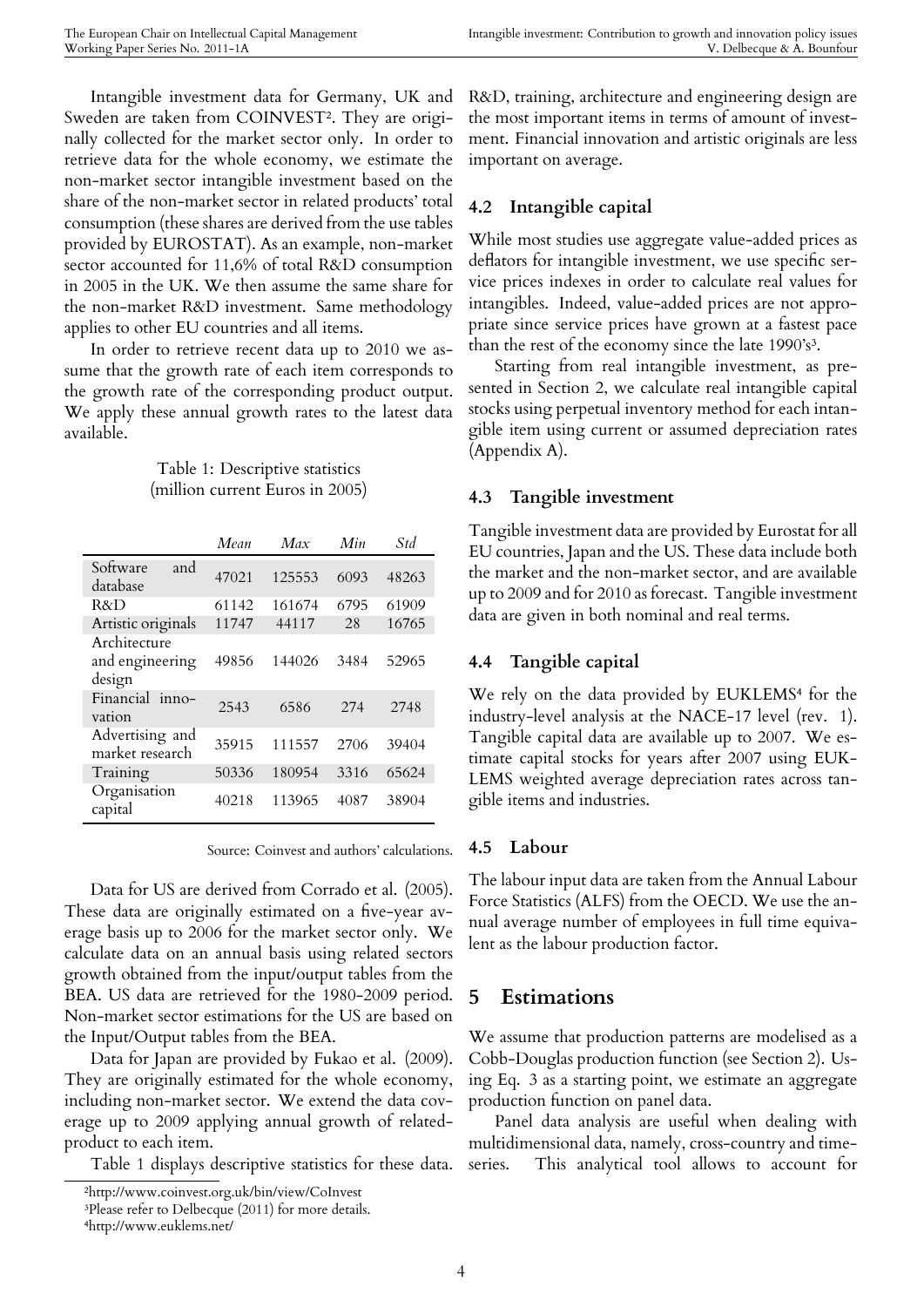both durable subject-specific effects and common time shocks. In our case, the productivity parameter can have different values across countries due to local unobservable characteristics, besides, recessions may impact all countries at the same time. If not properly treated, these effects could be included in the error term leading to biased estimates. The methodology allows for both subject-specific parameter et time effects through the use of individual- and time-effects.

The estimated equation can be written as follows:

$$
logY_{it} = \alpha_i + \beta_1 logL_{it} + \beta_2 logK_{it} + \beta_3 logI_{it} + \phi_t + \epsilon_{it}
$$
  
(6)

where  $i$  denotes the country and  $t$  the time period.  $\alpha_i$  is a subject-specific parameter,  $\phi_t$  is the time specific parameter and  $\epsilon$  is an error terms with zero mean and constant variance.

In order to estimate panel data on balanced sample we restrict the time period to 1995-2009. Column (A) displays the contributions of labour and tangible capital to total value added. The contribution of labour to aggregate VA is more than four times higher than the contribution of tangible capital during the 1995-2009 time period. The log-log form of the production function allows us to interpret coefficients in terms of elasticities. A 10% increase in labour input would increase GDP by almost 20%. Besides, a 10% increase in tangible capital would increase GDP by 4.2%.

We then include intangible capital in the estimation. Before commenting the results, let us formulate a short remark on the endogenous variable. In estimation including intangible capital, value-added is calculated as the real GDP taken from Eurostat added with the real value of intangible investment. Indeed, considering some intangible items as investment rather than intermediate consumption has a direct effect on the level of GDP. In order to account for this potential investment, we add these new items in the valuation of GDP.

We find that the contribution of intangible capital on GDP is lower than those of labour and tangible capital (column B), the relative impact of tangible compared to intangible capital is two times higher. A 10% increase in intangible capital would raise GDP by 1.8% (compared to 3.9% for tangible capital). Note that marginal effects of labour and tangible capital are not comparable between column (A) and (B) since the endogenous variable is not the same in both estimation.

Finally we compare two types of intangible capital. In one hand, capital that is already considered as an asset in the national accounts (software, architecture, and artistic originals) and on the other hand "new" intangible items (organisation, advertising, market research, training, financial innovation) (Table 2, column C). We find that the potential effect of "new" intangible capital contribution to value-added except R&D (column B)

is strong and highly significant compared to "old" intangibles and tangible capital.

| Table 2: Baseline specification with two-way |  |
|----------------------------------------------|--|
| fixed-effects                                |  |

|                                                                                        | A         | B         | €         |  |  |
|----------------------------------------------------------------------------------------|-----------|-----------|-----------|--|--|
| logL                                                                                   | $1.97***$ | $1.32***$ | $1.14***$ |  |  |
|                                                                                        | [0.18]    | [0.15]    | [0.13]    |  |  |
| logK                                                                                   | $0.42***$ | $0.39***$ | $0.18***$ |  |  |
|                                                                                        | [0.12]    | [0.07]    | [0.09]    |  |  |
| logI                                                                                   |           | $0.18***$ |           |  |  |
|                                                                                        |           | [0.05]    |           |  |  |
| $logl_{GFCF}$                                                                          |           |           | 0.01      |  |  |
|                                                                                        |           |           | [0.04]    |  |  |
| $logI_{non-GFCF}$                                                                      |           |           | $0.36***$ |  |  |
|                                                                                        |           |           | 0.09      |  |  |
| $R-sq$                                                                                 | 0.99      | 0.99      | 0.99      |  |  |
| ***, ** and * denoting estimators significant<br>at 1%, 5% and 10% level respectively. |           |           |           |  |  |

Source: Authors' calculations.

This is a first insight of heterogeneity amongst intangible items and the difficulty to evaluate their effect as a whole. We thus turn to a disaggregated analysis of this production function.

Table 3 displays estimation results when including software, R&D, advertising and organisation capital sequentially (column A to D) and all together (column E).

Table 3: Item by item estimations

|                                                                                        | A         | B         | C         | D         | E         |  |
|----------------------------------------------------------------------------------------|-----------|-----------|-----------|-----------|-----------|--|
| logL                                                                                   | $1.45***$ | $1.70***$ | $1.76***$ | $1.41***$ | $0.91***$ |  |
|                                                                                        | [0.14]    | [0.16]    | [0.15]    | [0.18]    | [0.22]    |  |
| logK                                                                                   | $0.48***$ | $0.39***$ | $0.35***$ | $0.48***$ | $0.65***$ |  |
|                                                                                        | [0.09]    | [0.1]     | [0.1]     | [0.11]    | [0.11]    |  |
| log(Soft)                                                                              | $0.16***$ |           |           |           | $0.24***$ |  |
|                                                                                        | [0.03]    |           |           |           | [0.05]    |  |
| $log(R\&D)$                                                                            |           | 0.05      |           |           | $0.13***$ |  |
|                                                                                        |           | [0.04]    |           |           | [0.05]    |  |
| log(Adv)                                                                               |           |           | $0.11***$ |           | $-0.06$   |  |
|                                                                                        |           |           | [0.04]    |           | [0.05]    |  |
| log(Org)                                                                               |           |           |           | $0.10***$ | $0.15***$ |  |
|                                                                                        |           |           |           | [0.04]    | [0.04]    |  |
| $R-sq$                                                                                 | 0.99      | 0.99      | 0.99      | 0.99      | 0.99      |  |
| ***, ** and * denoting estimators significant<br>at 1%, 5% and 10% level respectively. |           |           |           |           |           |  |
|                                                                                        |           |           |           |           |           |  |

Source: Authors' calculations.

First, we find, in all regressions that the contribution of labour is always stronger than the contribution of tangible capital or intangible items.

Intangible items taken independently show positive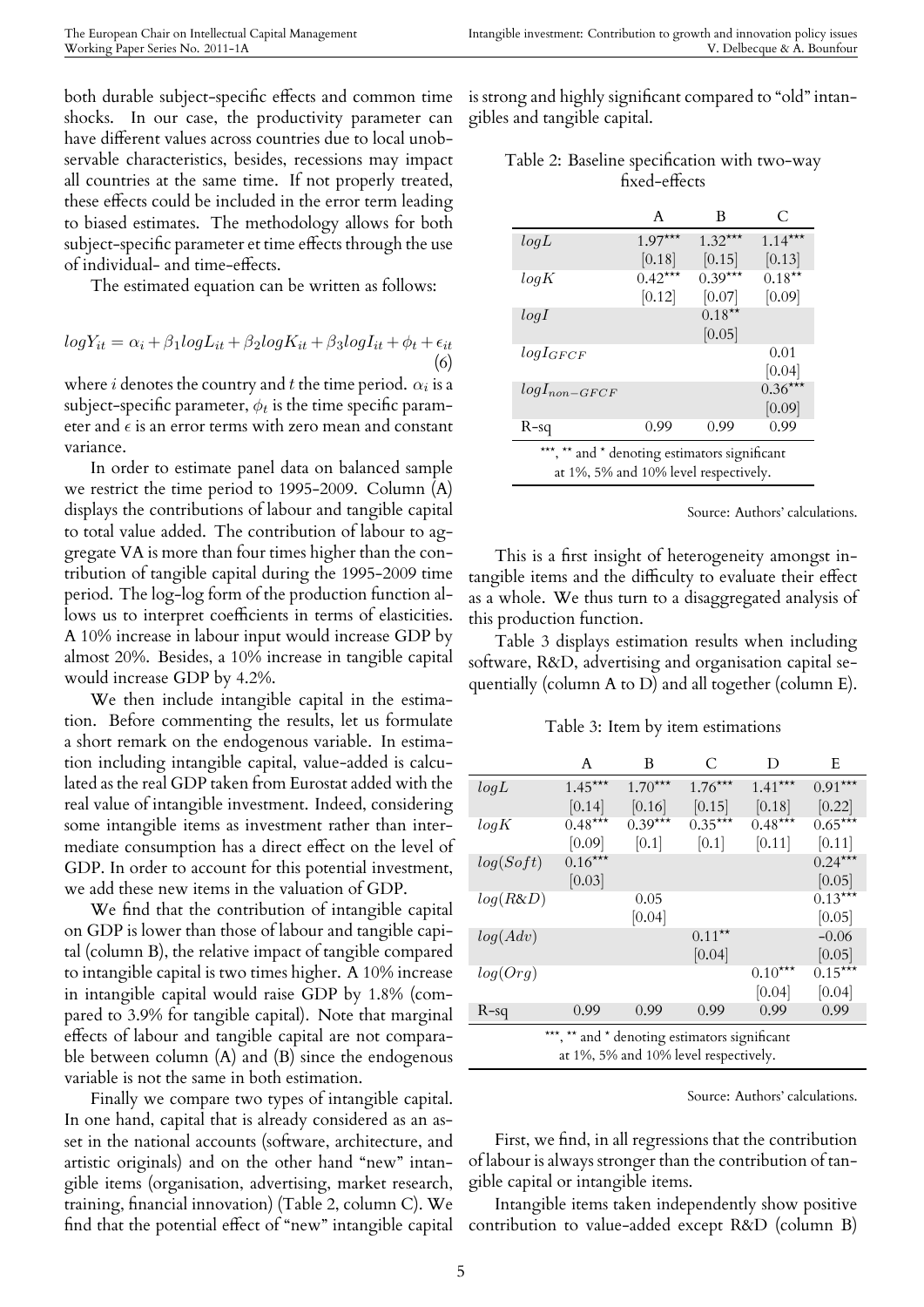that is estimated non-significant. Finally, when including the four items together software and organisation capital have the strongest impacts amongst intangibles. However, given the high degree of correlation between intangible assets, we may face collinearity issues leading to biased coefficient estimates (see correlation table in appendix C).

Analysing intangibles separately is convenient for determining each potential effect on production and growth. However, there is little rationale for assuming strict independence between them. Indeed, it is probable that combinations of intangibles and various investment patterns could lead to different outcomes. Moreover, determining optimal groups of investments is crucial for public decisions in terms of innovation policy orientation. We thus focus on groups of intangibles rather than assessing them individually or fully aggregated.

Table 4: Intangible assets combinations

|                                                                                        | A         | B.        | C         |  |  |
|----------------------------------------------------------------------------------------|-----------|-----------|-----------|--|--|
| logL                                                                                   | $1.32***$ | $0.68***$ | $1.36***$ |  |  |
|                                                                                        | [0.15]    | [0.2]     | [0.15]    |  |  |
| logK                                                                                   | $0.39***$ | $0.50***$ | $0.30***$ |  |  |
|                                                                                        | [0.07]    | [0.11]    | [0.1]     |  |  |
| logI                                                                                   | $0.18***$ | $0.09*$   |           |  |  |
|                                                                                        | [0.05]    | [0.05]    |           |  |  |
| Overall innov. index                                                                   |           | $0.03***$ |           |  |  |
|                                                                                        |           | [0.01]    |           |  |  |
| Training $(+)$ vs Org $(-)$                                                            |           | $-0.01$   |           |  |  |
|                                                                                        |           | [0.01]    |           |  |  |
| $Org-Training$ (+)<br><b>VS</b><br>Soft-R&D $(-)$                                      |           | 0.01      |           |  |  |
|                                                                                        |           | [0.01]    |           |  |  |
| $logI_{proc}$                                                                          |           |           | $0.39***$ |  |  |
|                                                                                        |           |           | [0.1]     |  |  |
| $logI_{prod}$                                                                          |           |           | $-0.12*$  |  |  |
|                                                                                        |           |           | [0.07]    |  |  |
| Rsq                                                                                    | 0.99      | 0.99      | 0.99      |  |  |
| ***, ** and * denoting estimators significant<br>at 1%, 5% and 10% level respectively. |           |           |           |  |  |

Source: Authors' calculations.

We first use innovation indexes obtained from a principal component analysis based on all intangible investment items (see appendix B for details). The first three components contribute to more than 90% of total dispersion of the data. The first index is an overall innovation index where all items contribute positively. The second index opposes training (positive effect in the index) to organisation (negative effect). The third index opposes organisation and training (with positive signs) to software and R&D (with negative signs).

We only find significant positive effect with the overall innovation index. The other two indexes having non-significant coefficients (Table 4, column B). The magnitude of the effect is not directly interpretable since the index is a composite of several items.

These combinations of items are not performance drivers in our analysis. We thus focus on an other form of asset bundle. We assume two types of intangible capital, namely, process innovation and product innovation. The former includes all investments related to the development of new products (R&D, advertising, market research, architecture and design), the later is made of innovations related to the improvement of production processes (training, organisation capital, software and databases). Results are given in Table 4 column C. We find a significantly strong positive effect of process innovation on value-added compared to a barely significant low negative effect of product innovations. A 10% increase in process innovation capital could lead to close to 4% increase in value added. This sizeable effect is even stronger than the contribution of tangible capital.

This result is of particular interest for developed countries. Indeed, international competition on goods markets based on cost constraints has increased the incentive for these countries to differentiate their product by emphasising new product development. But our results show that performance does not come from product innovation, rather from process innovation. Competition would take place on the way of producing goods rather than on the goods themselves.

Results presented in this section yield mixed conclusions. First, intangible capital as a whole does have a significantly positive impact on GDP. Still, at the aggregate level, it contributes less to GDP growth than tangible capital or labour. Second, when assessing the effect of disaggregated main intangible items, we also find positive effects of software, advertising and organisation while R&D seems not to play a significant role in increasing value-added. When including the main intangibles altogether in the regression, results show strongest impact of software and organisation capital, though the interpretation is sensitive due to the presence of collinearity between assets. Finally, when looking at assets combinations, the previous result is confirmed. We find a strong positive effect of process innovation (including organisation capital and software) compared to product innovation (including R&D and advertising).

Assessing more detailed assets combinations and complementarity is delicate at such a level of aggregation due to both between- and within-country industry heterogeneity. We will focus on these issues in the following section.

## **6 Extended heterogeneity analysis**

The macro analysis presented in the previous sections gives a general view of intangibles and their impact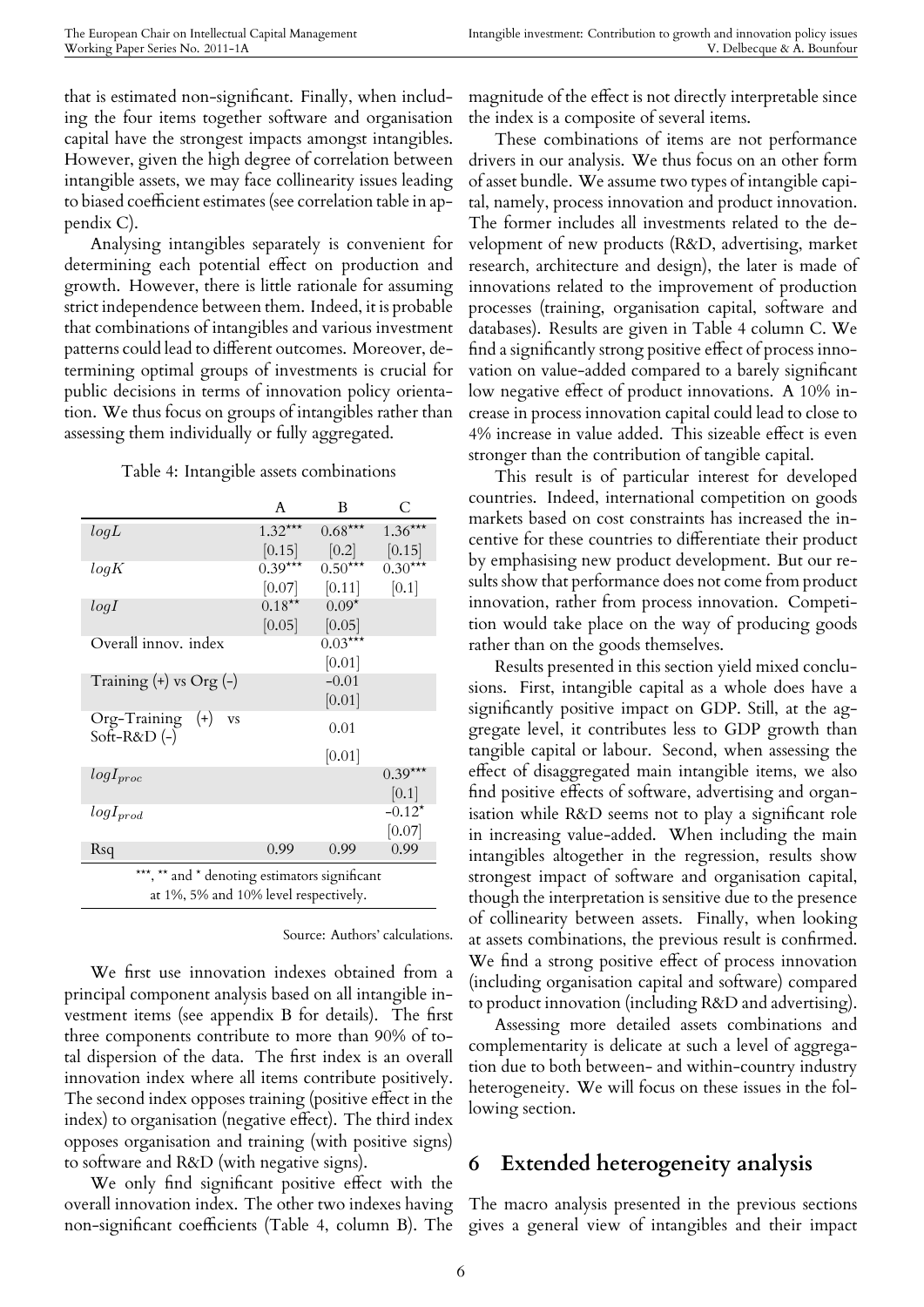#### Figure 3: Industry distribution in France an Germany

France - % of total output



Source: Authors' calculations.

on aggregate value-added. However, heterogeneous industry-structures may yield some issues in determining optimal investment strategies. In this section we specifically focus on industry composition in France and Germany and investment patterns at the industry-level in France.

Just as investment schemes are different from a country to another (Figure 2), so are industry structures. Figure 3 show three striking differences between France and Germany in terms of industry development. From 1995 to 2007, the share of the manufacturing industry in total output has been decreasing from 30% down to 25% in

Figure 4: Intangible items distribution by industry in France in 2007 (NACE 17)



Source: Authors' calculations.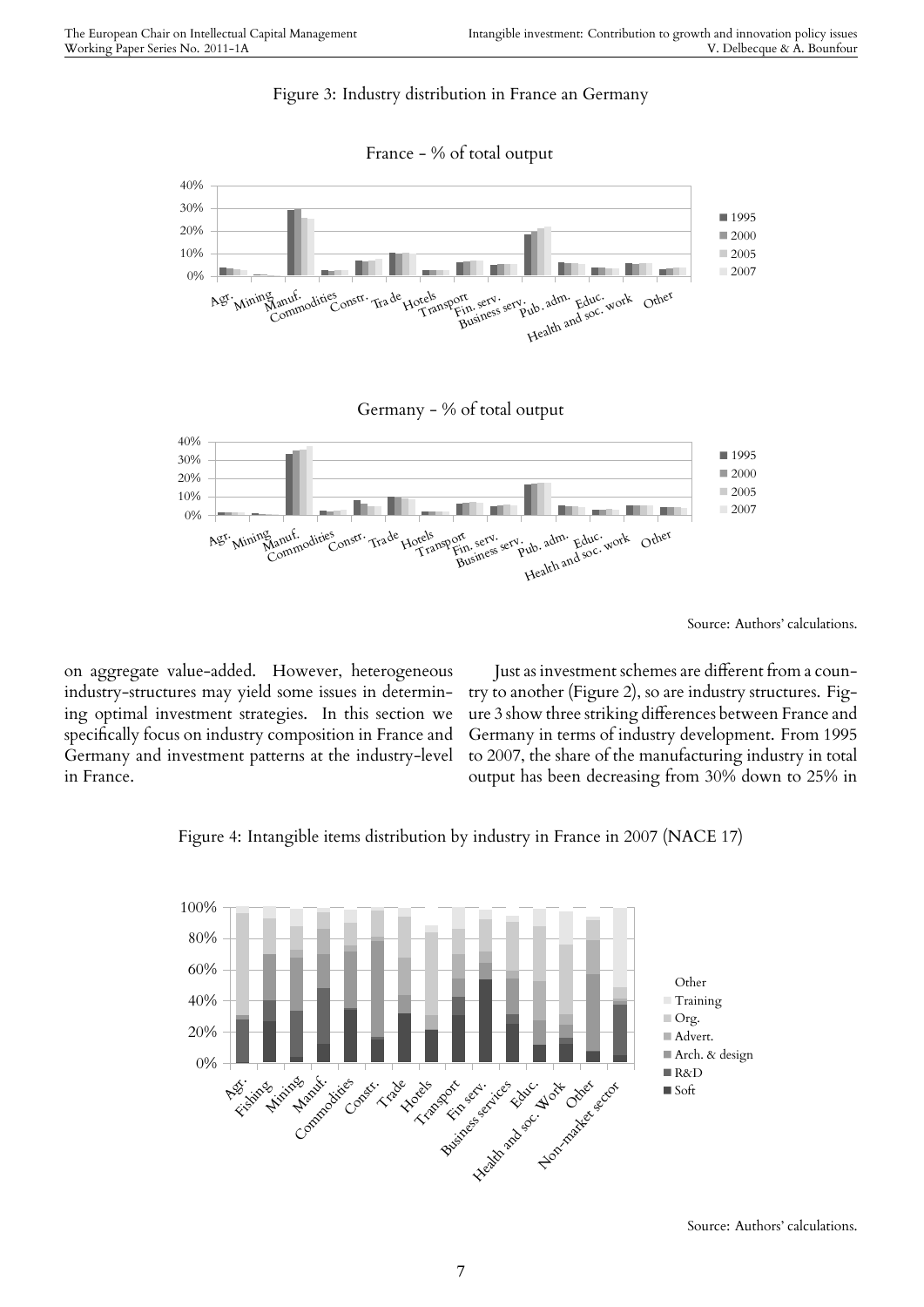France while increasing up to 37% in Germany. Meanwhile, the business service industry grew 4 percentage points up to 22% in France but remained steady in Germany at 17%. Smaller differences also appear in the construction industry or in the wholesale and retail trade industry. These dynamics shed some light on innovation structures and trends displayed in Figure 2. The manufacturing industry invests massively in R&D compared to other industries and the service industry is highly intensive in computer software and databases (Figure 4). These industry's features partly explain trends in intangible investment. R&D investment in Germany has been increasing jointly with the development of the manufacturing industry.

Looking in detail at the industry-level structure of innovation in France, again, shows high heterogeneity in investment decisions at a disaggregated level (Figure 4). Agriculture, mining and manufacturing invest intensively in architecture, design and R&D compared to other industries. Conversely, service industries (transport, trade, business services, financial services, etc...) invest massively in software, database and organisation capital.

Heterogeneity is even more sizeable at a very detail level of disaggregation (French NES 118-industries<sup>5</sup>). Figure 5 displays investment in main intangible items by major French industries, namely, car, pharmaceutical, aircraft, construction, trade and telecommunicati[on](#page-8-0). Each of these industries investing in a specific item. The car and pharmaceutical industries are major contributors to R&D investment, while the construction industry is intensive in architecture and design, and wholesale and retail trade invest most in advertising. Software and organisation are somehow less industry-specific, but still more important in the service industries.

#### Figure 5: Industry heterogeneity – Main intangible items in major industries in 2007



Source: Authors' calculations.

Another source of heterogeneity comes from the dif-

ferences in industries and investment sizes. A few industries account for a large part of intangible investment. As an example, amongst 118 French industries, four of them account for 30% of total R&D investment (Figure 6). This feature could be an incentive to implement innovation policies towards easily identified core industries made of a very few firms. Implementing innovation policies towards the remaining 114 industries is much more challenging since it is made of heterogeneous "small" economic agents, though accounting for 70% of R&D investment. Same concentration appears for investment in software (Figure 7). Financial services, and wholesale and retail trade account for one fourth of total software investment.

#### Figure 6: Industry heterogeneity – concentration of R&D investment



Source: Authors' calculations.

Figure 7: Industry heterogeneity – concentration of Software investment



Source: Authors' calculations.

Finally, the non-market sector can be a key player in innovation dynamics. Intangible investment by the non-market sector is valued more than 20% of total intangible investment in France (Delbecque and Nayman (2010)). These characteristics have to be taken into account properly. The two main innovation items for public institutions are R&D, which is embodied in universities and public research centres, and training<sup>6</sup>. As

⁵http://www.insee.fr/fr/methodes/default.asp?page=nomenclatures/nes2003/nes2003.htm

<span id="page-8-0"></span>⁶ Note that these figures do not include initial training and education spending.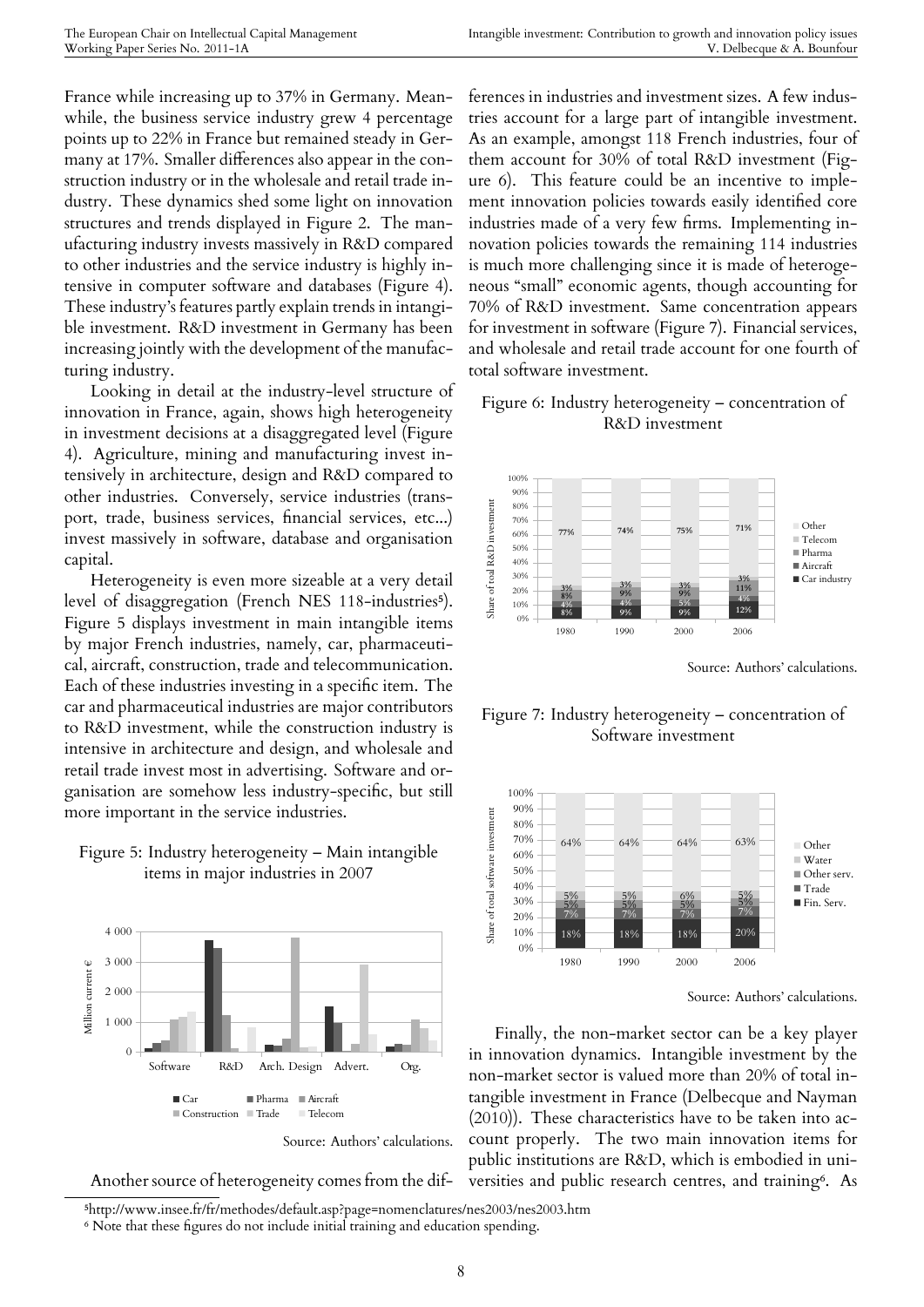public administration do not produce much recorded or valued services or good, an input/output analysis is not suitable for the non-market sector. Consequently, the effect of non-market sector innovation has to be assessed in terms of externalities. Although these externalities are indirectly accounted for in the macro analysis presented in this work, they are to be precisely addressed and modelled in an industry-level input/output exercise. As an extension, the analysis of inter-industry externalities through supply and use of intermediate consumption has to be taken into account.

## **7 Conclusion**

Using recent and updated data, we estimate the contributions of labour, tangible and intangible capital on growth through the estimation of production functions. These contributions are estimated using panel data analysis on six countries over 15 years. We first find that intangible capital, including software, R&D, architecture and design, advertising, training and organisation, contribute positively to growth as a whole, though this contribution is lower than the contribution of labour and tangible capital. Second, when disaggregating intangible items, we also find positive effects of main items, especially software and organisation. Finally, we assume particular forms of intangible assets combination, namely, product innovation and process innovation. While the former has very small impact on growth, the later contributes highly to economic performance.

A more detailed analysis shows very heterogeneous intangible investment patterns in several directions. First, manufacturing industries invest most in R&D, architecture and engineering design while service industries are intensive in software and organisation. Second, when looking at a more disaggregated industry-level, we find that investment is even more industry-specific. Finally, innovation, and particularly R&D is highly concentrated within a very few large industries, such as cars, pharmaceutical, aircraft and telecommunication.

These results yield several conclusions in terms of innovation policies. First innovation incentives are to be promoted since they effectively contribute to growth. However, they must not be implemented at the expense of labour and industrial policies since labour and tangible capital are still the main drivers of economic growth. Second, more incentive should be put on process innovation since they are highly performing compared to product innovations. Although European countries have active policies in therms of R&D investment, the improvement of production processes are left to private agents who may not focus on general benefit. The implication of public decisions on process improvements could be more profitable since it would also encompass

potential externalities on employment. Third, innovation policies need to be industry-specific. All types of innovations do not apply to all industries. Appropriate incentives should be determined in order to be efficient at the industry level rather than being implemented at the macro level.

All these results illustrate the need for a more disaggregated input/output analysis at the industry-level. It would better account for differences in innovation needs, in sizes, in overall growth contribution. Moreover, an extended analysis of externalities would be highly informative since connexions between industries yield implicit innovation transfers. This is specifically the case of non-market sector innovation which has eventually direct or indirect effects on other sectors performance but cannot be accounted for in a strict input/output framework.

## **8 References**

Bounfour. A. (2003a), "Intangibles and benchmarking performance of innovation systems in Europe", *The IPTS report* n°74, pp 32-36.

Bounfour A. (2003b), "The IC-dVAL approach", *Journal of Intellectual Capital*, vol 4, n°3, pp 393-413.

CBS, (1995), *Immateriele Investeringen in Nederland :een Internatioanle Positiebepaling.*

Corrado C., Hulten C., Sichel D. (2009), "Intangible capital and U.S. economic growth", *Review of Income and Wealth*, vol. 55, n°3, pp. 661-685.

Corrado C., Hulten C., Sichel D. (2005), "Measuring capital and technology : an expended framework", in *Measuring Capital in the new Economy*, University of Chicago Press, NBER books.

Delbecque V. (2011), "Measuring intangible investment: Statistical extensions and deepening"; *mimeo*.

Delbecque V., Le Laidier S., Mairesse J., Nayman L., (2011), L'importance des investissements incorporels en France : Definitions, évaluations et contributions à la croissance, Economie et Statistique, Forthcoming.

Delbecque V., Nayman L. (2010), "Measuring intangible capital investment : an application to the 'French data'", *CEPII, Working Paper* 2010-19, September 2010.

Fukao, K., Miyagawa, T., Mukai, K., Shinoda, Y. and Tonogi, K. (2009), "Intangible investment in Japan : measurement and contribution to economic growth". *Review of Income and Wealth*, 55: 717–736. doi: 10.1111/j.1475- 4991.2009.00345.x

Giorgio Marrano M., Haskel J., Wallis G., (2009), "What happened to the knowledge economy? ICT, intangible investment, and Britain's productivity record revisited", *Review of Income and Wealth*, vol. 55, n°3, pp. 686-716.

Hao J., Manole V., Van Ark B., (2008), "Intangible Capital and Growth – an International Comparison". Document prepared for the 30th IARIW Conference.

INSEE, (1995), *L'investissement immatériel, évaluation entre 1970 et 1992.*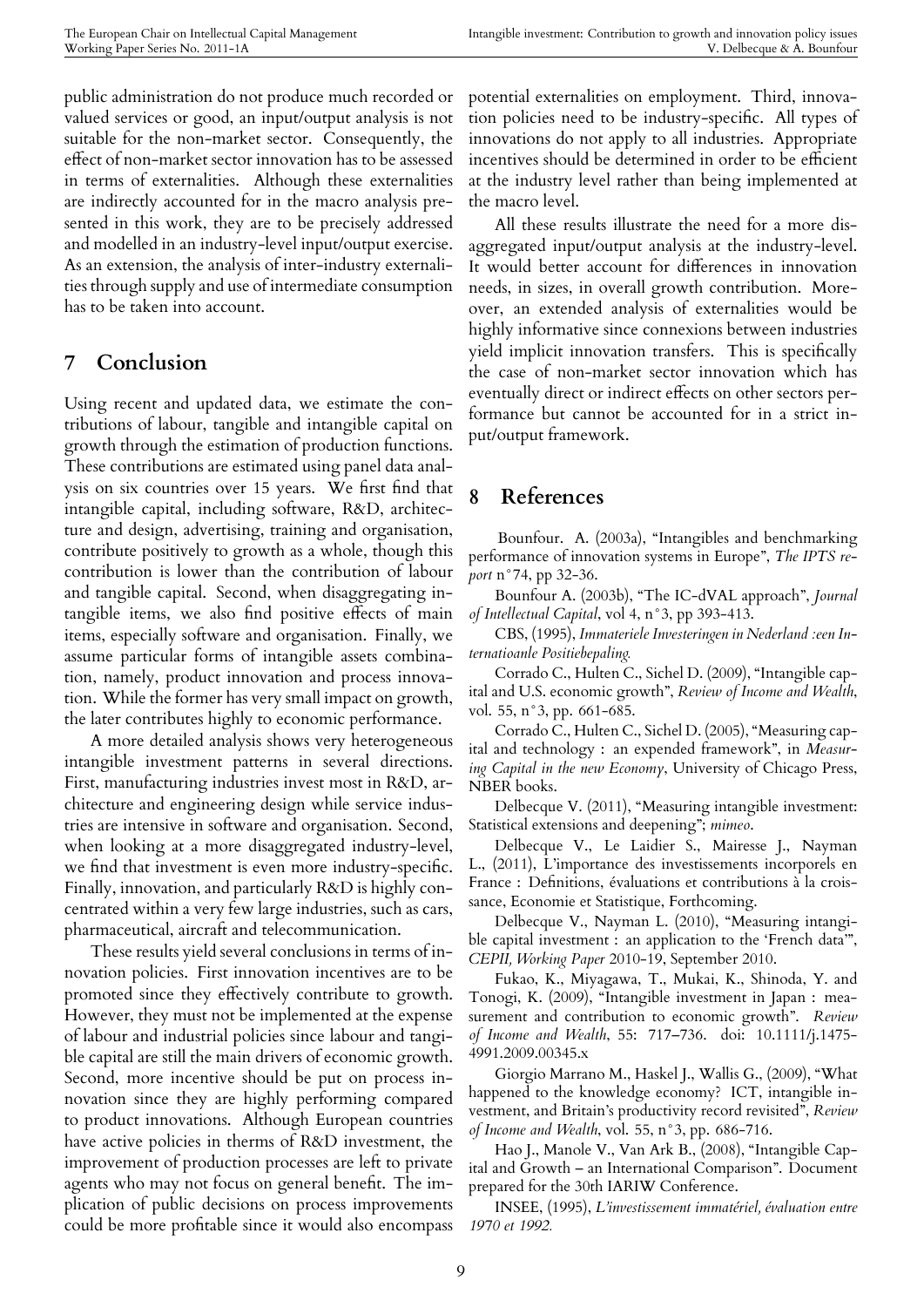Rooijen-Horsten M., van den Bergen D., and Tanriseven M., (2008), "Intangible capital in the Netherlands: A benchmark", Discussion Paper 08001, Statistics Netherlands, 2008.

Statistic Finland (1987), *The Intangible Investment of Industry.*

Ståhle, P. and Bounfour, A. (2008). "Understanding Dynamics of Intellectual Capital." *Journal of Intellectual Capital, Special Issue of Intellectual Capital of Communities: The Next Step*. Vol. 9 No. 2, 164-177.

United Nations, (1968), *System of National Accounts*. United Nations, (1993), *System of National Accounts*.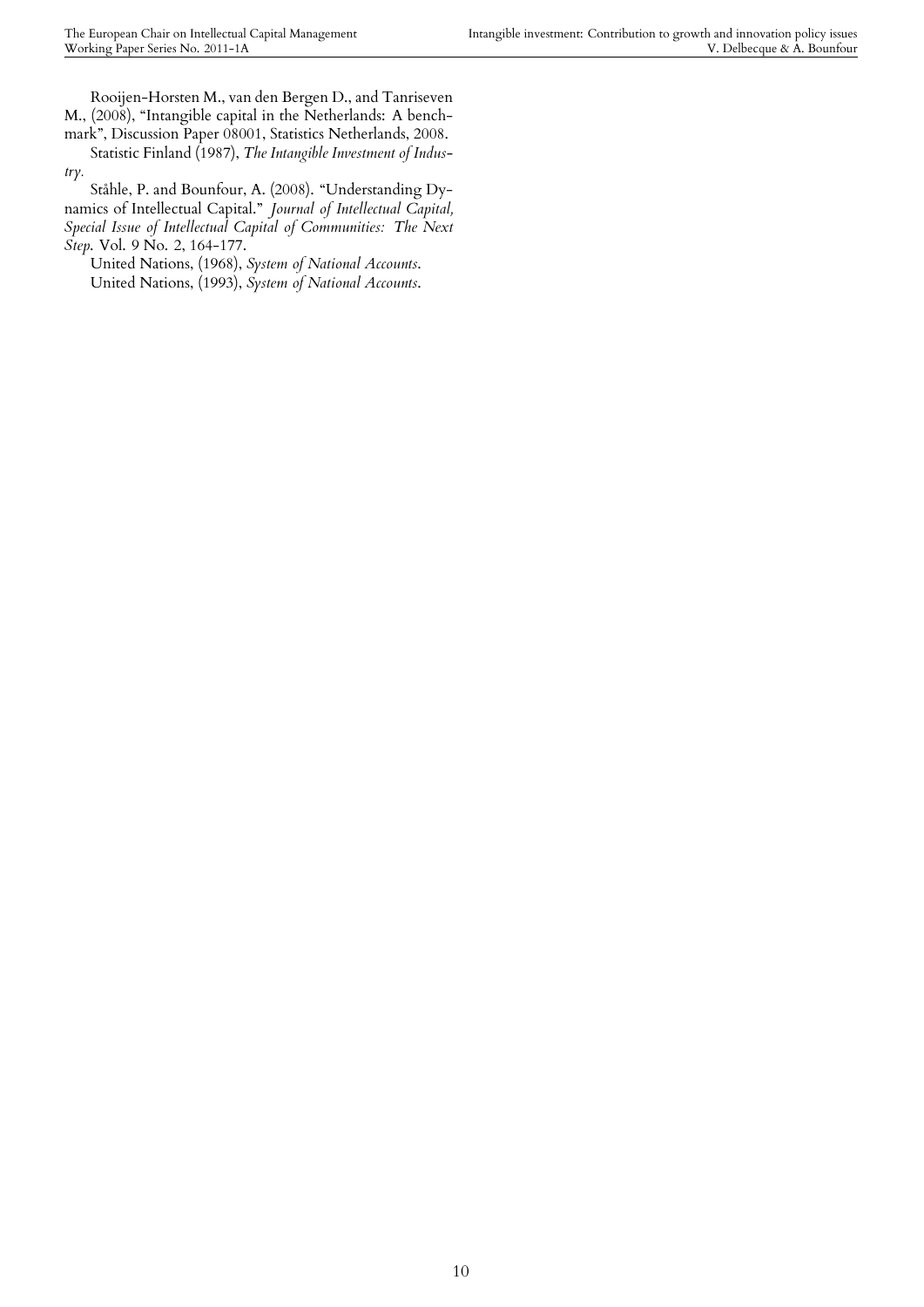## **A Depreciation rates for intangible assets**

Table 5: Depreciation rates for intangible assets

|                                     | Depr. rate |
|-------------------------------------|------------|
| Software and database               | 0,32       |
| Artistic originals                  | 0,2        |
| Architecture and engineering design | 0,2        |
| Mineral exploration                 | 0,2        |
| R&D                                 | 0,2        |
| Advertising and market research     | 0,6        |
| Organisation capital                | 0,4        |
| Financial innovation                | 0,2        |
| Training                            | 0,4        |

Source : Giorgio-Marrano, Haskel et Wallis (2009).

## **B Principal component analysis**

We run a Principal Component Analysis (PCA thereafter) on all intangible items in order to categorise them and build aggregate innovation indicators reflecting actual asset bundle. In order to get rid of time correlation and within-country correlation, we use eigenvalues of the partial correlation matrix in order to determine the number of principal component to use.

We find that the three first component account for more than 90% of data total dispersion. We thus retain these component as innovation indexes to be used in the

regression.

All variables have a positive sign in the first component with the training variable having less weight than the other variables. This indicator is an overall innovation indicator. The higher the value of each item, the higher the value of the indicator.

Table 6: Eigenvalues of the Partial Correlation Matrix

|               | Eigenvalue | Difference | Proportion | Cumulated |
|---------------|------------|------------|------------|-----------|
|               | 3.14990901 | 1.60401687 | 0.525      | 0.525     |
|               | 1.54589214 | 0.61357108 | 0.2576     | 0.7826    |
| $\mathcal{E}$ | 0.93232106 | 0.75136594 | 0.1554     | 0.938     |
|               | 0.18095512 | 0.07294858 | 0.0302     | 0.9682    |
| 5             | 0.10800654 | 0.0250904  | 0.018      | 0.9862    |
|               | 0.08291614 |            | 0.0138     |           |

Source: Authors' calculations.

In the second component, three variable are overweighted, architecture and engineering design, training and organisation. The former having positive sign contrary to the later. The higher the investment in organisation, the smaller the index. Conversely, the higher the investment in training, the higher the index.

Finally, the third component opposes software and R&D with negative signs to training and organisation with positive signs.

Please refer to Delbecque (2011) for more details on the results of the PCA.

|                               | $1^{st}$ PC | $2^{nd}$ PC | $3^{rd}$ PC | $4^{th}$ PC | $5^{th}$ PC | $6^{th}$ PC. |
|-------------------------------|-------------|-------------|-------------|-------------|-------------|--------------|
| Software                      | 0.513809    | $-0.160726$ | $-0.243217$ | 0.207315    | 0.776944    | $-0.066264$  |
| $R\&D$                        | 0.46847     | 0.024126    | $-0.513608$ | 0.350021    | $-0.530415$ | 0.335121     |
| Advertising & Market research | 0.50946     | $-0.105767$ | 0.346576    | 0.031269    | $-0.319327$ | $-0.711478$  |
| Architecture and design       | 0.396276    | 0.506428    | $-0.076072$ | $-0.751131$ | 0.029969    | 0.124954     |
| Training                      | 0.118292    | 0.657634    | 0.505818    | 0.493437    | 0.102326    | 0.209096     |
| Organisation capital          | 0.293187    | $-0.522921$ | 0.543413    | $-0.160781$ | $-0.040976$ | 0.563709     |

Table 7: Eigenvectors

Source: Authors' calculations.